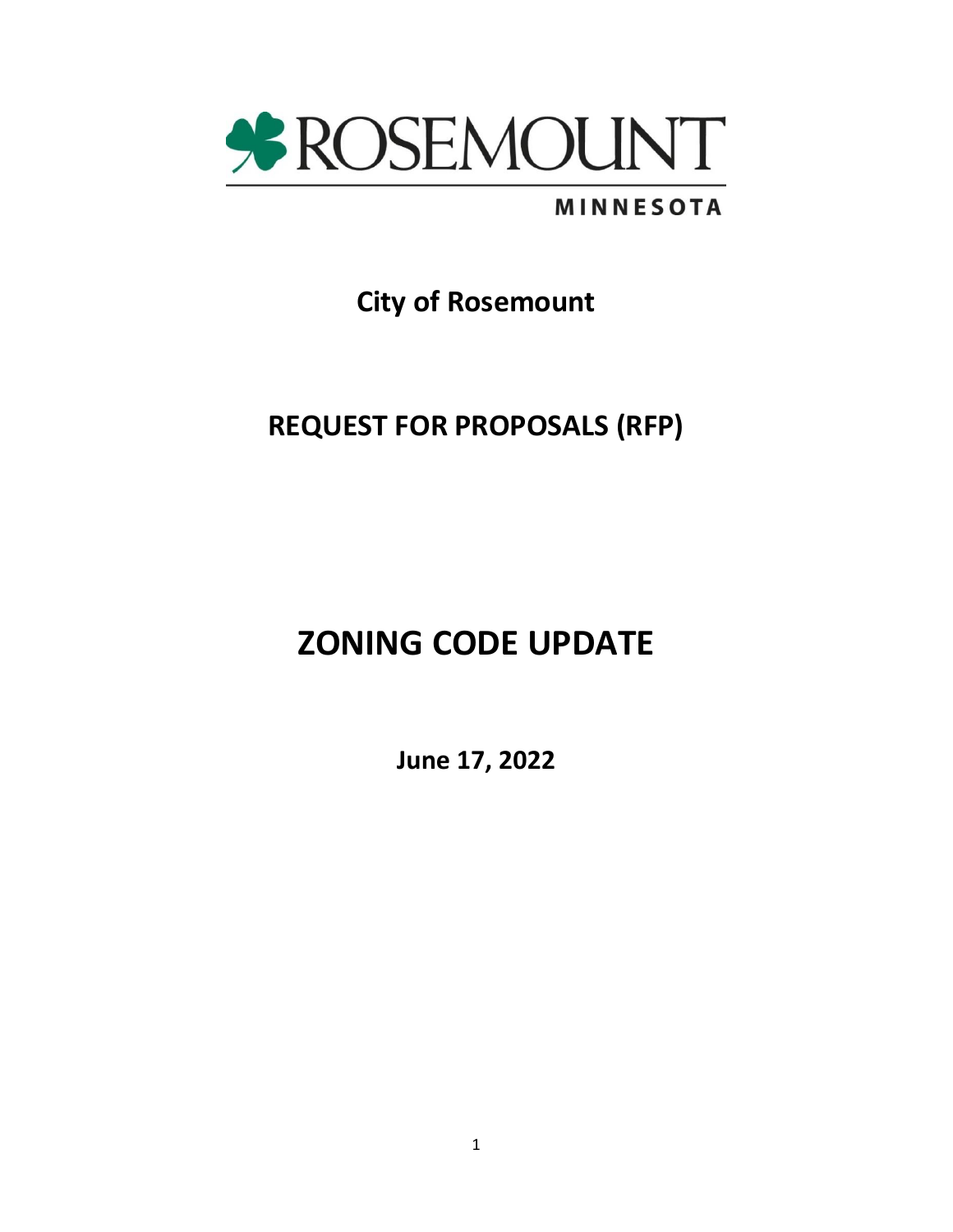# **INTRODUCTION AND PROJECT SCOPE**

The Rosemount City Council adopted the 2040 Comprehensive Plan Update in March 2020. Chapter 473 of Minnesota State Statute requires cities in the 7-county Metropolitan Area to establish a Comprehensive Plan and to update that plan every 10 years. Since the adoption of the 2040 Comprehensive Plan, city staff has run into several instances where the official control (i.e., zoning ordinance) is either in conflict with the Comprehensive Plan or has not been updated to address current market trends/changes. Staff has worked to address these changes on a case by case basis, largely through the use of text amendments to the zoning ordinance. Given the fast pace of growth in the City of Rosemount and the rapid changes in development practices and market conditions post-pandemic, staff recommends a wholesale review and update of Titles 11 of the city code as they relate to Zoning and Subdivision regulations, respectively, is prudent. Other Titles may be impacted to ensure consistency through the city's code. The updates should include, but not be limited to, the following:

- Reviewing the existing zoning districts and the uses within each. Consolidation of zoning districts where appropriate to eliminate overlap and conflicting regulations.
- Review of all zoning definitions and uses. Revise, add or remove definitions/uses as necessary and then make corresponding changes within zoning districts.
- Review performance standards for DT Downtown District and BP Business Park.
- Review the need for the creation of new zoning districts, as it pertains to mixed-use commercial and special areas such as the Akron intersection and County Road 42 commercial nodes.

The City wishes to enter into a Professional Services Agreement to complete the 2022 City Code Update. The intent of this update is to create a set of zoning and subdivision regulations that are modern, consistent and user-friendly.

### **Role of the Consultant The anticipated roles of the consultant team members are as follows**:

• Project management; research, analysis, drafting, and overall ordinance editing.

### **Responsibilities of the City In general, the city will be responsible for**:

- Providing a staff project manager;
- Providing information regarding current practices, processes, and policies relating to the zoning ordinance and subdivision regulations;
	- $\circ$  City staff will generate and provide the consultant with a list of topics and/or items that should be considered and reviewed as part of this process.
- Making arrangements for all meetings, including space, A/V equipment, invitations, and notices;
- Providing paper copies of meeting agendas and materials for distribution at meetings;
- Preparing the content of public notices and printing and mailing public notices:
- Printing and distributing documents;
- Providing digital map files for use on the zoning and subdivision regulations project;
- Providing legal review of the documents, as necessary;
- Reviewing the consultant team's work products for the purpose of providing comments and suggestions for improvements and changes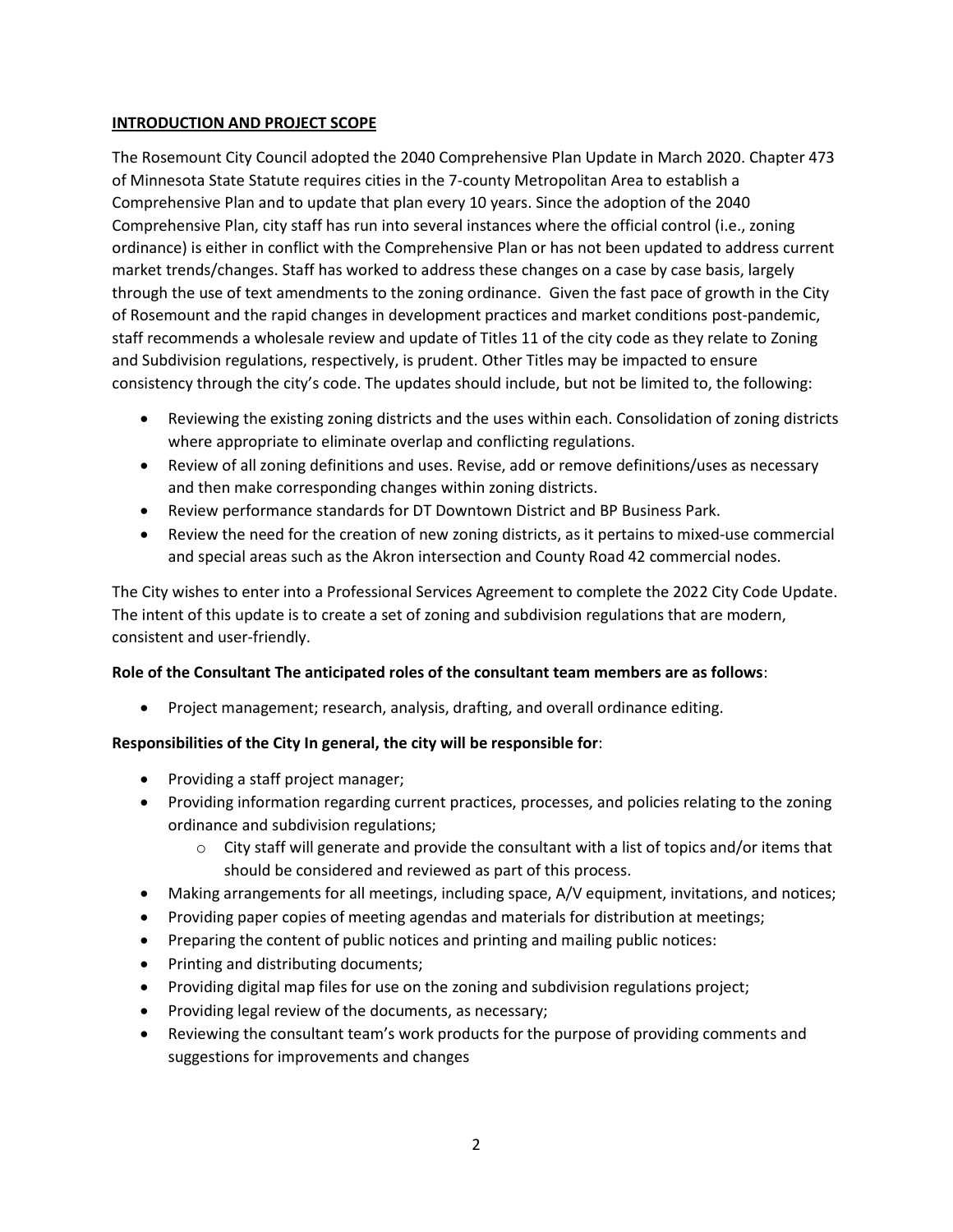# **Task 1: Code Review and Issue Identification (Estimated time: 3 Weeks)**

During Task 1, the consultant team will work with city staff to kick-off the project and identify the key development regulation issues to be addressed in Rosemount's revised zoning.

# 1.1 City Staff/Consultant Meetings and Data Collection

The consultant team will meet with city staff to discuss specific issues, problems and opportunities related to the existing zoning and subdivision regulations. The team will also work with staff to obtain copies of any additional documents and information that will help in identifying strengths and weaknesses of the current regulations.

### 1.2 Ordinance Review

The consultant team will begin its independent review of Rosemount's existing zoning and subdivision ordinances to assess its strengths and weaknesses. During this task, the team will also begin review of relevant state statutes and municipal code provisions.

Task 1 Work/Deliverables

- Document review (ordinances, plans, reports)
- Consultant team meetings with city staff
- Internal consultant team meetings

# **Task 2: Initial Ordinance Draft (Estimated time: 4 Weeks)**

## 2.1 Draft

Following the review of the current zoning and subdivision regulations and identifying the various issues within each, the consultant team will begin the process of drafting the new zoning and subdivision regulations.

# 2.2 Staff Review

Following delivery of the draft ordinance, the consultant team will prepare and give a presentation to city staff explaining the contents of the draft ordinance and any major changes from the existing regulations and ordinances. Comments from city staff will be addressed at this time and incorporated into the draft ordinance prior to the public review.

Task 2 Work/Deliverables

- Consultant team meetings with city staff
- Initial zoning/subdivision regulations draft ordinance
- Presentation for Task 2 meetings

### **Task 3: Public Review of Draft (Estimated time: 2 Weeks)**

### 3.1 City Council and Planning Commission Review of Draft

The consultant will prepare an overview of the proposed zoning/subdivision regulations and present it at a joint Planning Commission and City Council work session.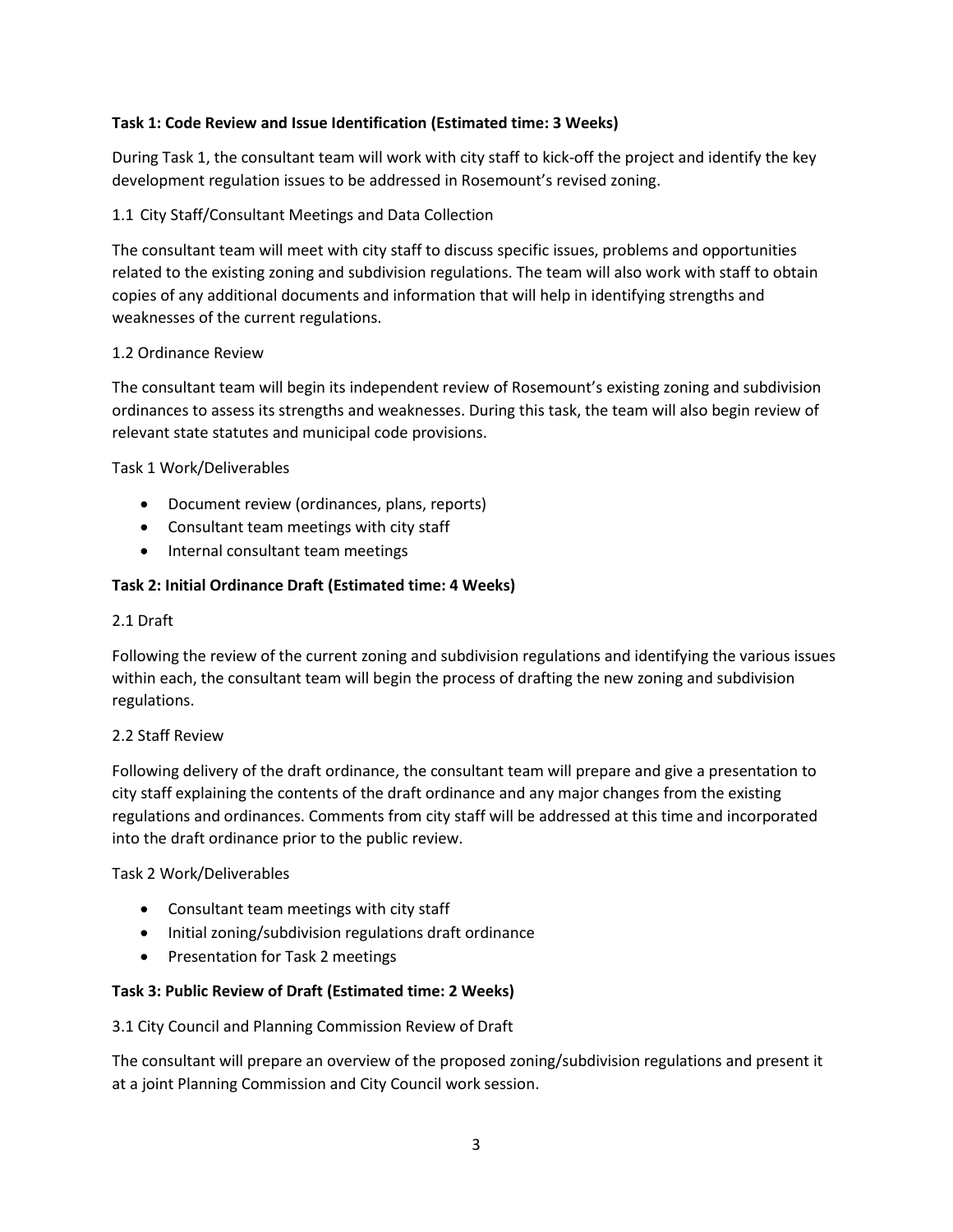Task 3 Work/Deliverables

- Consultant team meetings with city staff
- Revised, draft zoning/subdivision regulations (based on staff comments)
- Presentation for joint work session
- Work session participation

# **Task 4: Hearing Draft (Estimated time: 3 Weeks)**

Based upon city staff review and the joint Planning Commission and City Council work session, final revisions will be completed and the ordinance will be provided to the city ready for review and consideration at a required public hearing. At this time a public hearing will be set for the new and/or updated zoning and subdivision regulations.

Task 4 Work/Deliverables

• Revised draft of zoning/subdivision regulations (based on joint work session feedback). The ordinance should be in a form that is ready for presentation at a public hearing.

# **Task 5: Ordinance Adoption (Estimated time: 3 Weeks)**

During Task 5, the consultant team will participate in the public hearing preceding the adoption of the final zoning/subdivision regulations (ordinance). The public hearing will be held at the Planning Commission. The consultant team will present summary overviews of the proposed document and be available to respond to questions and concerns that may arise during the public hearing. At the conclusion of the public hearing, the consultant team will make any needed revisions to the ordinance document to reflect revisions necessitated by the public hearing A final version of the zoning and subdivision regulations (ordinance) will be provided to city staff to bring to the City Council for final adoption of the ordinance.

Task 5 Work/Deliverables

- Presentation for public hearing
- Public hearing participation
- Final revisions to ordinance(s) as necessary to reflect changes made in public hearing
- Final version (paper copy and electronic files) of adopted zoning/subdivision regulations

# **PROJECT TIMELINE**

Staff anticipates the project to take 3-4 months for Tasks 1-5. The City will accept proposals until 4:00pm on July 15, 2022 with the intention of selecting a team by July 27, 2022.

# **BUDGET**

The City of Rosemount has budgeted up to \$60,000 utilizing grant funds subject to federal procurement requirements as attached. Please review and note acceptance of these requirements in your response.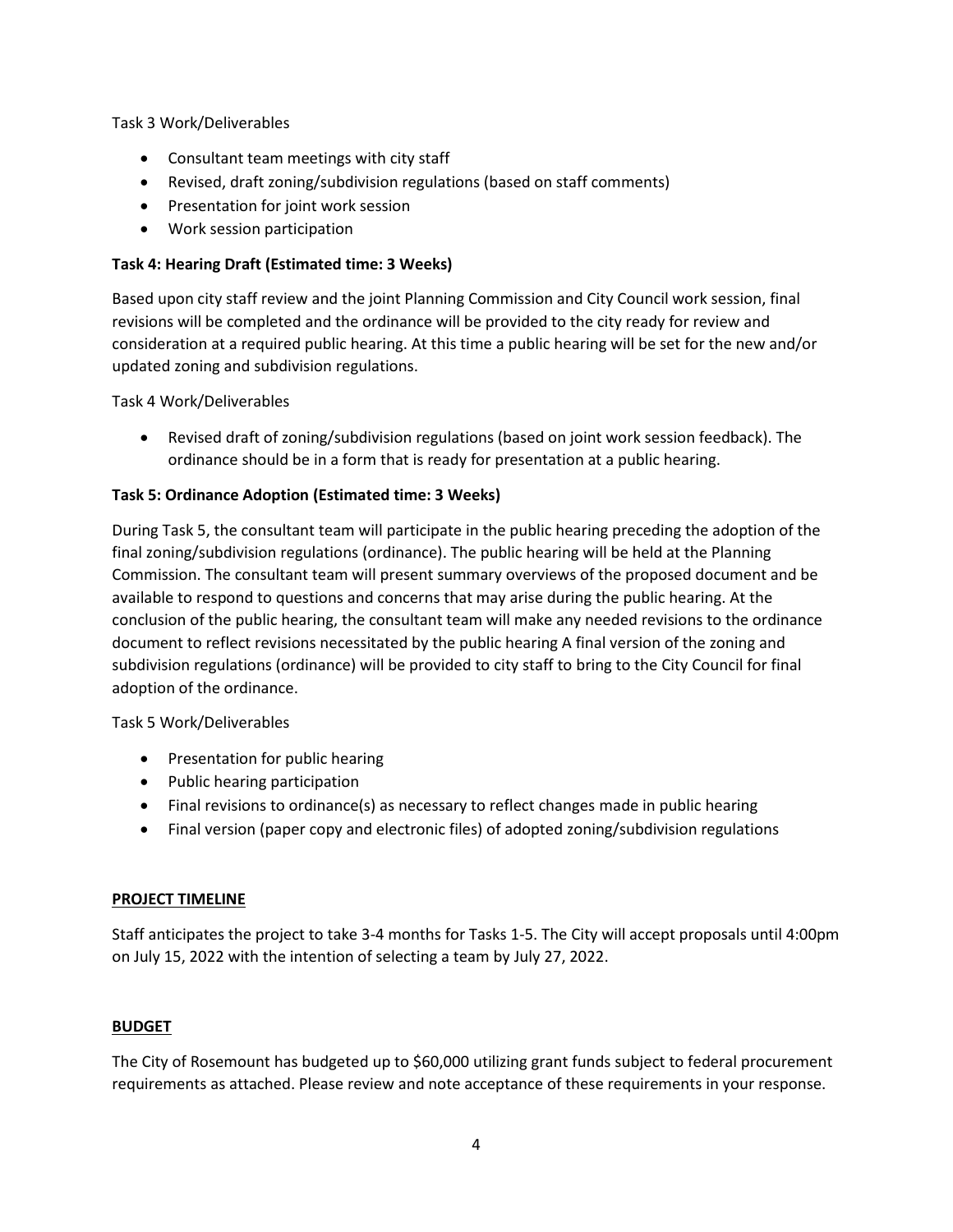#### **SUBMITTAL REQUIREMENTS**

The proposal shall include:

- 1. A description of your understanding of the scope and nature of the project and services to be provided to achieve the objectives described above.
- 2. A detailed description of your approach and the methodology proposed for the project.
- 3. A company profile and background information for the project manager and key consultants on the project team.
- 4. A project schedule and name of personnel assigned to each step in the project.
- 5. A description of previous experience with preparation of zoning code revisions.
- 6. A timeframe for completing the work and a cost estimate for the work that is being proposed.

# **SUBMITTAL INSTRUCTIONS**

To reply to this RFP, please email the proposal to:

Adam Kienberger Community Development Director [adam.kienberger@rosemountmn.gov](mailto:adam.kienberger@rosemountmn.gov) 651-322-2020

Eric Van Oss Economic Development Coordinator [eric.vanoss@rosemountmn.gov](mailto:eric.vanoss@rosemountmn.gov) 651-322-2059

Anthony Nemcek Senior Planner [anthony.nemcek@rosemountmn.gov](mailto:anthony.nemcek@rosemountmn.gov) 651-322-2090

Proposals must be received by **4:00 p.m. July 15, 2022** and shall be clearly marked **"Rosemount Zoning Code RFP."**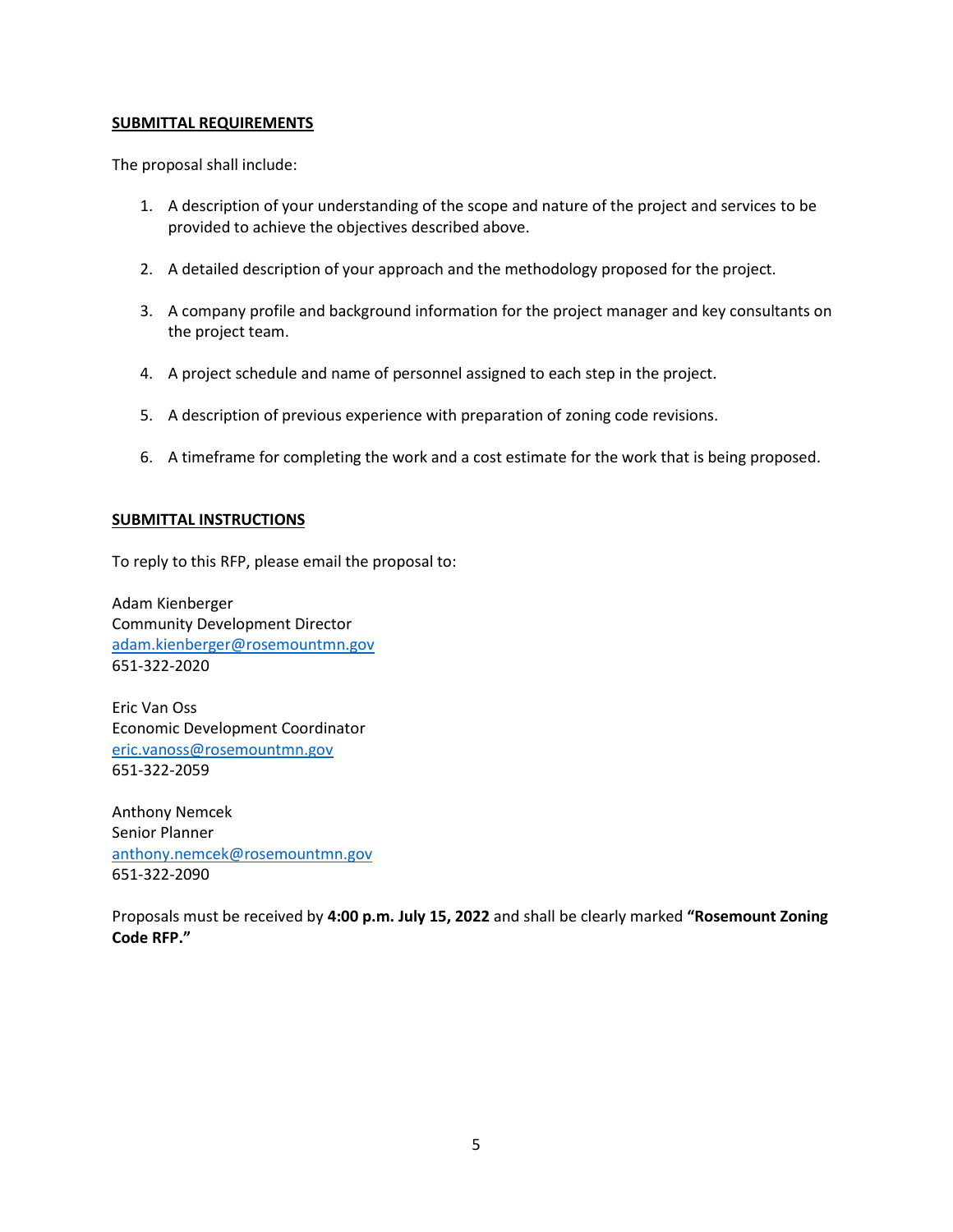Questions regarding this Request for Proposal should be directed to:

Adam Kienberger Community Development Director City of Rosemount  $2875 - 145$ <sup>th</sup> St W Rosemount, Minnesota 55044 Telephone: 651-322-2020 [adam.kienberger@rosemountmn.gov](mailto:adam.kienberger@rosemountmn.gov)

#### **SELECTION PROCESS**

All proposals will be reviewed by the City. Proposals will be evaluated by considering the proposer's quality of experience, the strength of the approach described in the proposal and cost of services. Finalists may be invited for interviews, after which the City staff will negotiate a Professional Services Agreement with the selected finalist. If the City is unable to reach agreement with the selected finalist, the City will begin negotiations with other finalists, until an agreement satisfactory to the City is reached. The final agreement will be presented to the City Council for approval.

The City reserves the right to waive technicalities or irregularities, accept the proposals and award a contract, to postpone acceptance of the proposals and the award of the contract, to reject any and all proposals received and re-advertise the project, to negotiate for a partial work scope, or to negotiate separately with any source whatsoever in any manner necessary to serve the best interests of the City.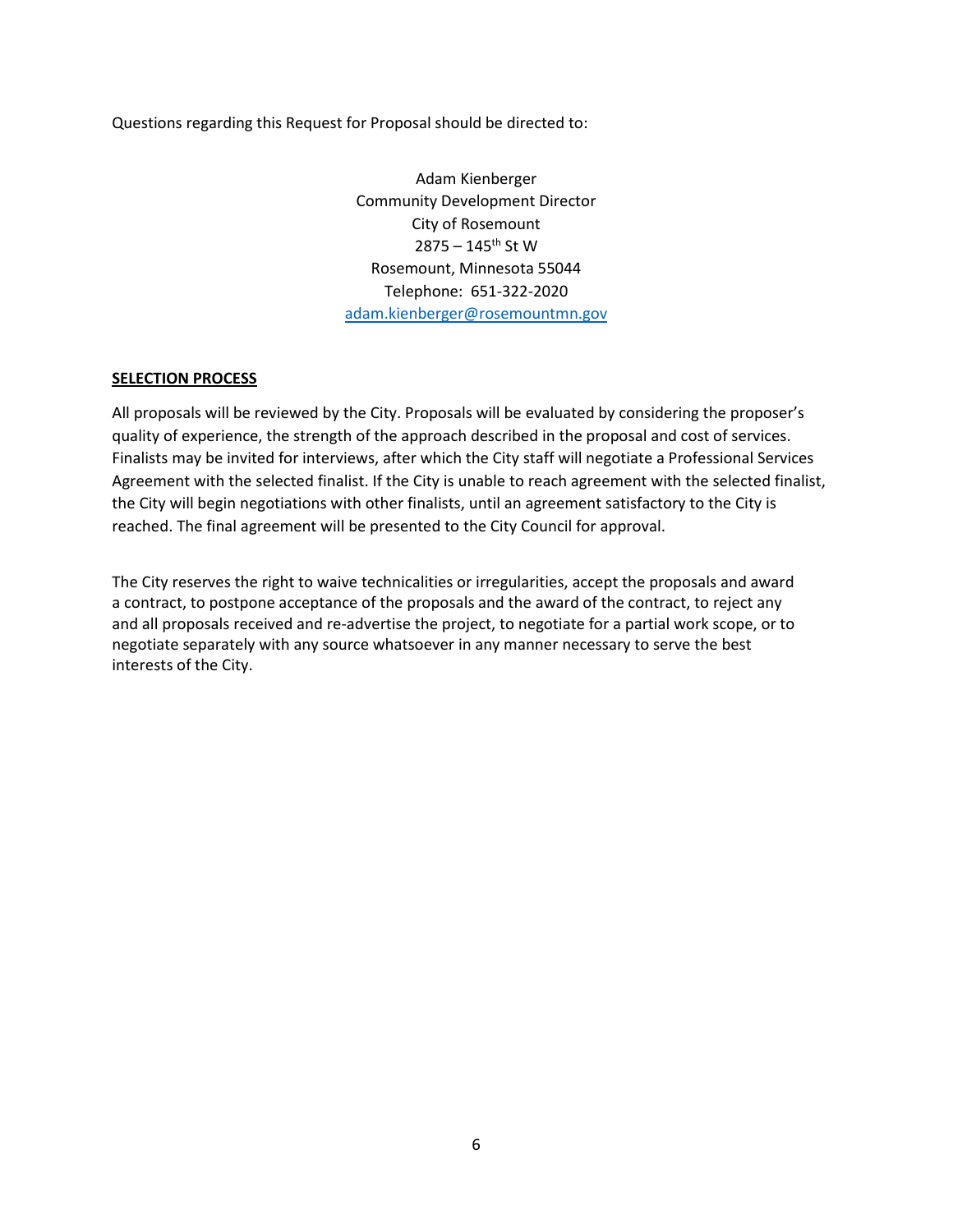#### **STANDARD ASSURANCES**

1. **NON-DISCRIMINATION.** During the performance of this Contract, the Consultant shall not unlawfully discriminate against any employee or applicant for employment because of race, color, creed, religion, sex, national origin, disability, sexual orientation, age, marital status or public assistance status. The Consultant will take affirmative action to ensure that applicants are employed and that employees are treated during employment without unlawful discrimination because of their race, color, creed, religion, sex, national origin, disability, sexual orientation, age, marital status or public assistance status. Such action shall include, but not be limited to the following: employment, upgrading, demotion, or transfer; recruitment or recruitment advertising; layoff or termination; rates of pay or other forms of compensation; and selection for training, including apprenticeship. The Consultant agrees to post in conspicuous places, available to employees and applicants for employment, notices which set forth the provisions of this nondiscrimination clause.

The Consultant will, in all solicitations or advertisements for employees placed by or on behalf of Consultant, state that all qualified applicants will receive consideration for employment without regard to race, creed, color, religion, sex, national origin, disability, sexual orientation, age, marital status, or public assistance status.

No funds received under this Contract shall be used to provide religious or sectarian training or services.

The Consultant shall comply with any applicable federal or state law regarding non-discrimination. The following list includes, but is not meant to limit, laws which may be applicable:

A. The Equal Employment Opportunity Act of 1972, as amended, 42 U.S.C. § 2000e et seq. which prohibits discrimination in employment because of race, color, religion, sex or national origin.

B. Executive Order 11246, as amended, which is incorporated herein by reference, and prohibits discrimination by U.S. Government Consultants and subcontractors because of race, color, religion, sex or national origin.

C. The Rehabilitation Act of 1973, as amended, 29 U.S.C. § 701 et seq. and 45 C.F.R. 84.3 (J) and (K) implementing Sec. 504 of the Act which prohibits discrimination against qualified handicapped persons in the access to or participation in federally-funded services or employment.

D. The Age Discrimination in Employment Act of 1967, 29 U.S.C. § 621 et seq. as amended, and Minn. Stat. § 181.81, which generally prohibit discrimination because of age.

E. The Equal Pay Act of 1963, as amended, § 29 U.S.C. § 206, which provides that an employer may not discriminate on the basis of sex by paying employees of different sexes differently for the same work.

F. Minn. Stat. Ch. 363, as amended, which generally prohibits discrimination because of race, color, creed, religion, national origin, sex, marital status, status with regard to public assistance, disability, sexual orientation or age.

G. Minn. Stat. § 181.59 which prohibits discrimination against any person by reason of race, creed, or color in any state or political subdivision contract for materials, supplies or construction. Violation of this section is a misdemeanor and any second or subsequent violation of these terms may be cause for forfeiture of all sums due under the Contract.

H. Americans with Disabilities Act of 1990, 42 U.S.C. §§ 12101 through 12213, 47 U.S.C. §§ 225, 611, with regulations at 29 C.F.R. § 1630, which prohibits discrimination against qualified individuals on the basis of a disability in term, condition or privilege of employment.

2. **DATA PRIVACY**. For purposes of this Contract all data created, collected, received, stored, used, maintained, or disseminated by Consultant in the performance of this Contract is subject to the requirements of the Minnesota Government Data Practices Act, Minn. Stat. Chapter 13 and the Minnesota Rules implementing the Act now in force or hereafter adopted as well as the Federal laws on data privacy, and Consultant must comply with those requirements as if it were a governmental entity. The remedies in section 13.08 apply to the Consultant. Consultant does not have a duty to provide access to public data to the public if the public data are available from the governmental agency (CDA), except as required by the terms of this Contract. All subcontracts shall contain the same or similar data practices compliance requirements.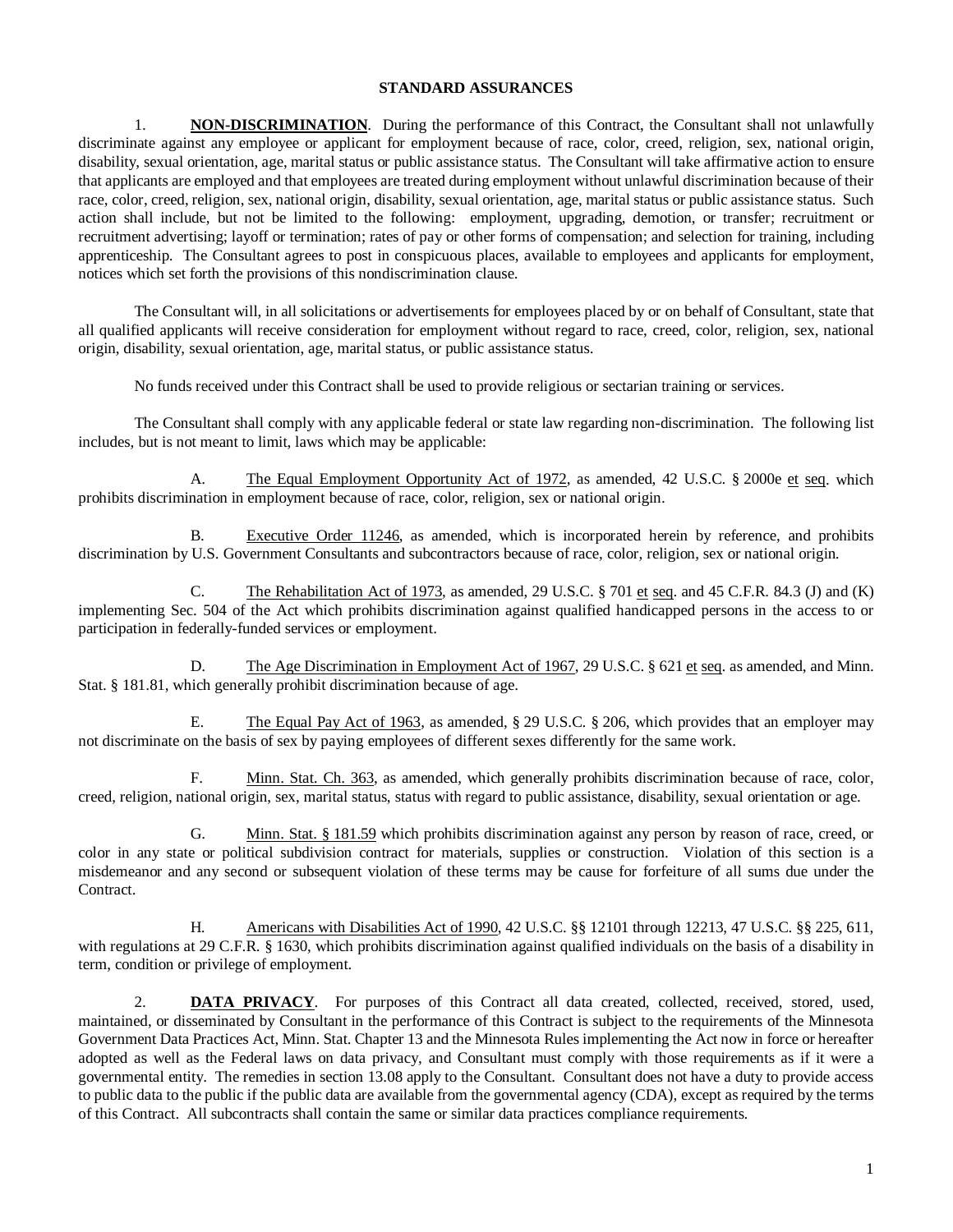3. **RECORDS DISCLOSURE/RETENTION**. Consultant's bonds, records, documents, papers, accounting procedures and practices, and other evidences relevant to this Contract are subject to the examination, duplication, transcription and audit by the CDA and either the Legislative or State Auditor, pursuant to Minn. Stat. § 16C.05, subd. 5. Such evidences are also subject to review by the Comptroller General of the United States, or a duly authorized representative, if federal funds are used for any work under this Contract. The Consultant agrees to maintain such evidences for a period of six (6) years from the date services or payment were last provided or made or longer if any audit in progress requires a longer retention period.

4. **WORKER HEALTH, SAFETY AND TRAINING**. Consultant shall be solely responsible for the health and safety of its employees in connection with the work performed under this Contract. Consultant shall make arrangements to ensure the health and safety of all subcontractors and other persons who may perform work in connection with this Contract. Consultant shall ensure all personnel of Consultant and subcontractors are properly trained and supervised and, when applicable, duly licensed or certified appropriate to the tasks engaged in under this Contract. Each Consultant shall comply with federal, state and local occupational safety and health standards, regulations and rules promulgated pursuant to the Occupational Health and Safety Act which are applicable to the work to be performed by Consultant.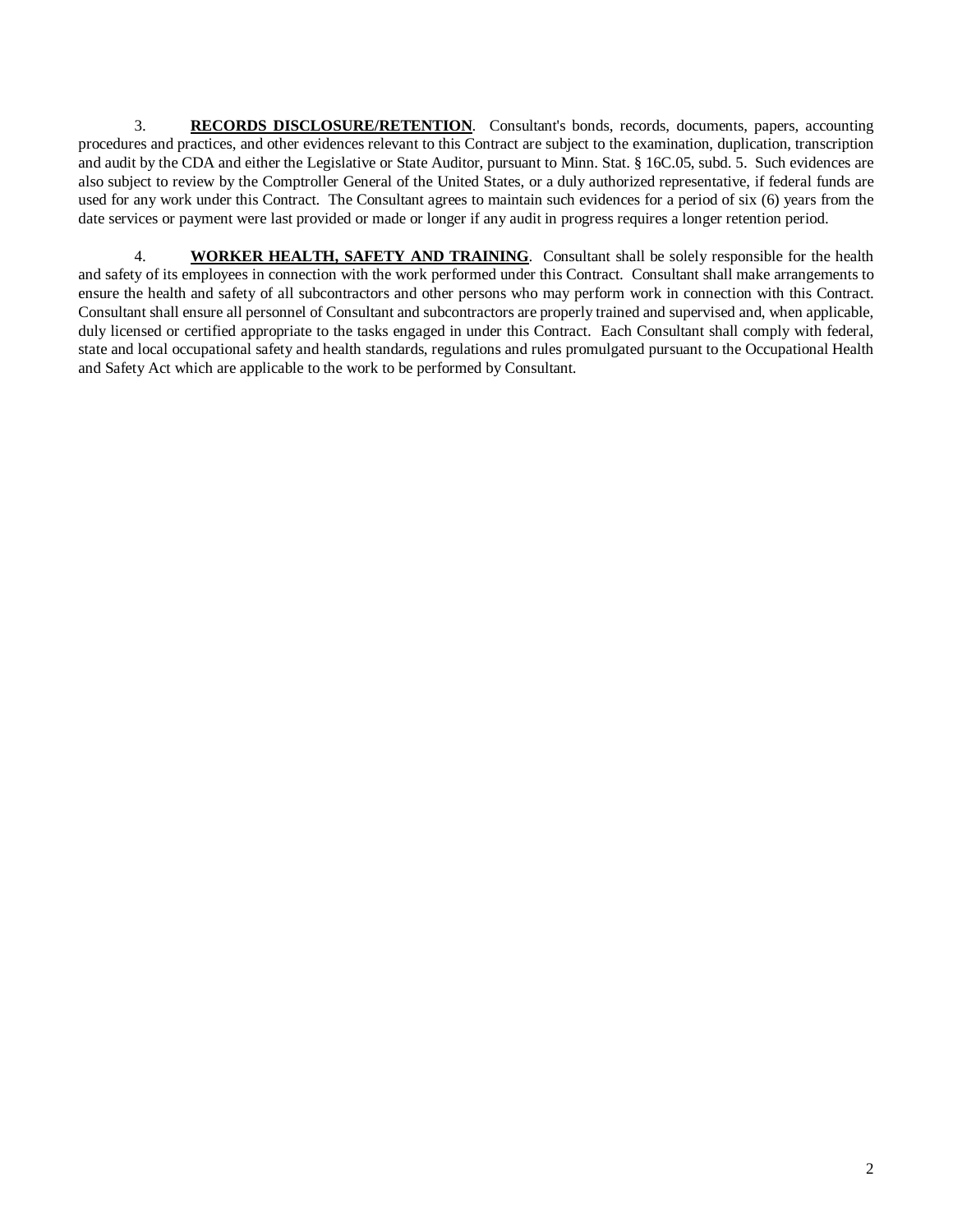#### **PROVISIONS FOR FEDERALLY FUNDED CONTRACTS**

#### I. SPECIAL EQUAL OPPORTUNITY PROVISIONS

#### Activities and Contracts Not Subject to Executive Order 11246, as Amended

II. (Applicable to Federally assisted construction contracts and related subcontracts of \$10,000 and under.)

During the performance of this contract, the contractor agrees as follows:

- (1) The Contractor shall not discriminate against any employee or applicant for employment because of race, color, religion, sex, or national origin. The Contractor shall take affirmative action to ensure that applicants for employment are employed, and that employees are treated during employment, without regard to their race, color, religion, sex, or national origin. Such action shall include, but not be limited to, the following: employment, upgrading, demotion, or transfer; recruitment or recruitment advertising; layoff or termination; rates of pay or other forms of compensation; and selection for training, including apprenticeship.
- (2) The Contractor shall post in conspicuous places, available to employees and applicants for employment, notices setting forth the provisions of this non-discrimination clause. The Contractor shall state that all qualified applicants will receive consideration for employment without regard to race, color, religion, sex, or national origin.
- (3) Contractors shall incorporate the foregoing requirements in all subcontracts.

#### Executive Order 11245

(Applicable to Federally assisted contracts and related subcontracts of \$10,000 and over.)

1. Section 202 Equal Opportunity Clause

During the performance of this contract, the contractor agrees as follows:

- (A) The contractor will not discriminate against any employee or applicant for employment because of race, color, religion, sex, or national origin. The contractor will take affirmative action to ensure that applicants are employed, and that employees are treated during employment, without regard to their race, color, religion, sex, or national origin. Such action shall include, but not be limited to the following: employment, upgrading, demotion, or transfer; recruitment, or recruitment advertising; layoff or termination, rates of pay or other forms of compensation; and selection for training, including apprenticeship. The contractor agrees to post in conspicuous places, available to employees and applicants for employment, notices to be provided setting forth the provisions of this non-discrimination clause.
- (B) The contractor will, in all solicitations or advertisements for employees placed by or on behalf of the contractor, state that all qualified applicants will receive consideration without regard to race, color, religion, sex, or national origin.
- (C) The contractor will send to each labor union or representative of workers with which he has a collective bargaining agreement or other contract or understanding, a notice advising the said labor union or workers' representatives of the contractor's commitment under this section, and shall post copies of the notice in conspicuous places available to employees and applicants for employment.
- (D) The contractor will comply with all provisions of Executive Order 11246 of September 24, 1965, and of the rules, regulations, and relevant orders of the Secretary of Labor.
- (E) The contractor will furnish all information and reports required by Executive Order 11246 of September 24, 1965, and by rules, regulations, and orders of the Secretary of Labor, or pursuant thereto, and will permit access to his books, records, and accounts by the Department and the Secretary of Labor for purposes of investigation to ascertain compliance with such rules, regulations, and others.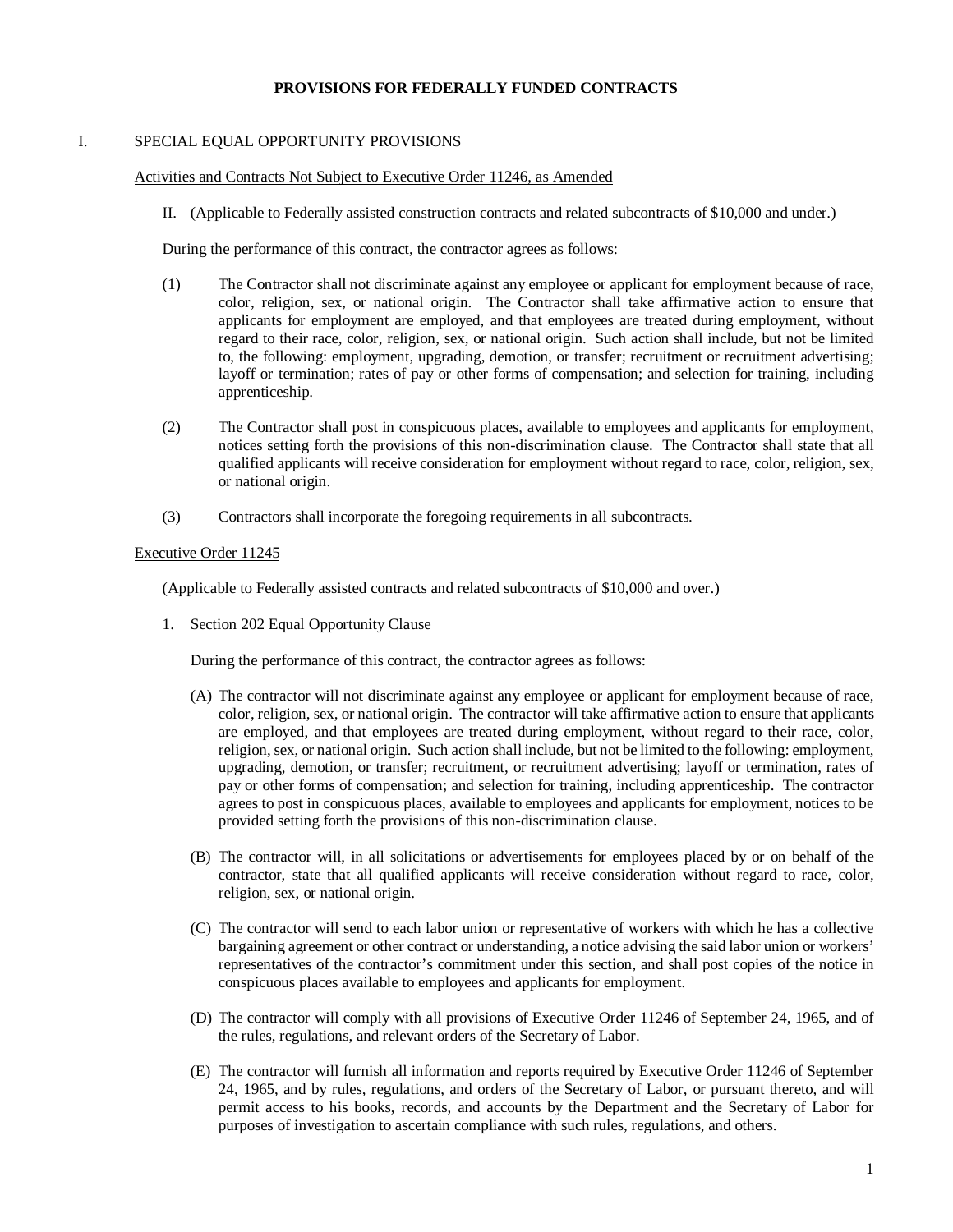- (F) In the event of the contractor's non-compliance with the non-discrimination clauses of this contract or with any of the said rules, regulations, or orders, this contract may be cancelled, terminated, or suspended in whole or in part and the contractor may be declared ineligible in part and the contractor may be declared ineligible for further Government contracts in accordance with procedures authorized in Executive Order 11246 of September 24, 1965, or by rule, regulation, or order of the Secretary of Labor, or as otherwise provided by law.
- (G) The contractor will include the provisions of the sentence immediately preceding paragraph (A) and the provisions of paragraphs (A) through (G) in every subcontract or purchase order unless exempted by rules, regulations, or orders of the Secretary of Labor issued pursuant to section 204 of Executive Order 11246 of September 24, 1965, so that such provisions will be binding upon each subcontractor or vendor. The contractor will take such action with respect to any subcontract or purchase order as the Department may direct as a means of enforcing such provisions, including sanctions for non-compliance. Provided, however, that in the event a contractor becomes involved in, or is threatened with, litigation with a subcontractor or vendor as a result of such direction by the Department, the contractor may request the United States to enter into such litigation to protect the interest of the United States.
- 2. Notice of Requirement for Affirmative Action to Ensure Equal Employment Opportunity (Executive Order 11246).
	- (A) The Offer's or Bidder's attention is called to the "Equal Opportunity Clause" and the "Standard Federal Equal Employment Opportunity Construction Contract Specifications" set forth herein.
	- (B) The goals and timetables for minority and female participation, expressed in percentage terms for the Contractor's aggregate workforce in each trade on all construction work in the covered area, are as follows:

| Goals for Women / Minority Participation |     | 5% Overall |  |
|------------------------------------------|-----|------------|--|
| Timetables:                              | N/A |            |  |

These goals are applicable to all the Contractor's construction work (whether or not it is Federal or federally assisted) performed in the covered area.

The Contractor's compliance with the Executive Order and the regulations in 41 CFR Part 60-4 shall be based on its implementation of the Equal Opportunity Clause, specific affirmative action obligations required by the specifications set forth in 41- CFR 60-4.3 (a), and its efforts to meet the goals established for the geographical area where the contract resulting from this solicitation is to be performed. The hours of minority and female employment and training must be substantially uniform throughout the length of the contract, and in each trade, and the contractor shall make a good faith effort to employ minorities and women evenly on each of its projects. The transfer of minority or female employees or trainees from Contractor to Contractor or from project to project for the sole purpose of meeting the Contractor's goals shall be a violation of the contract, the Executive Order and the regulations in 41 CFR Part 60-4. Compliance with the goals will be measured against the total work hours performed.

- (C) The Contractor shall provide written notification to the Director of the Office of Federal Contract Compliance Programs within 10 working days of the award of any construction subcontract in excess of \$ 10,000 at any tier for construction work under the contract resulting from this solicitation. The notification shall list the name, address and telephone number of the subcontractor; employer identification number; estimated dollar amount of the identification number; estimated dollar amount of the subcontract; estimated starting and completion dates of the subcontract; and the geographical area in which the contract is to be performed.
- (D) As used in this Notice, and in the contract resulting from this solicitation, the "Covered Area" is Dakota County, Minnesota.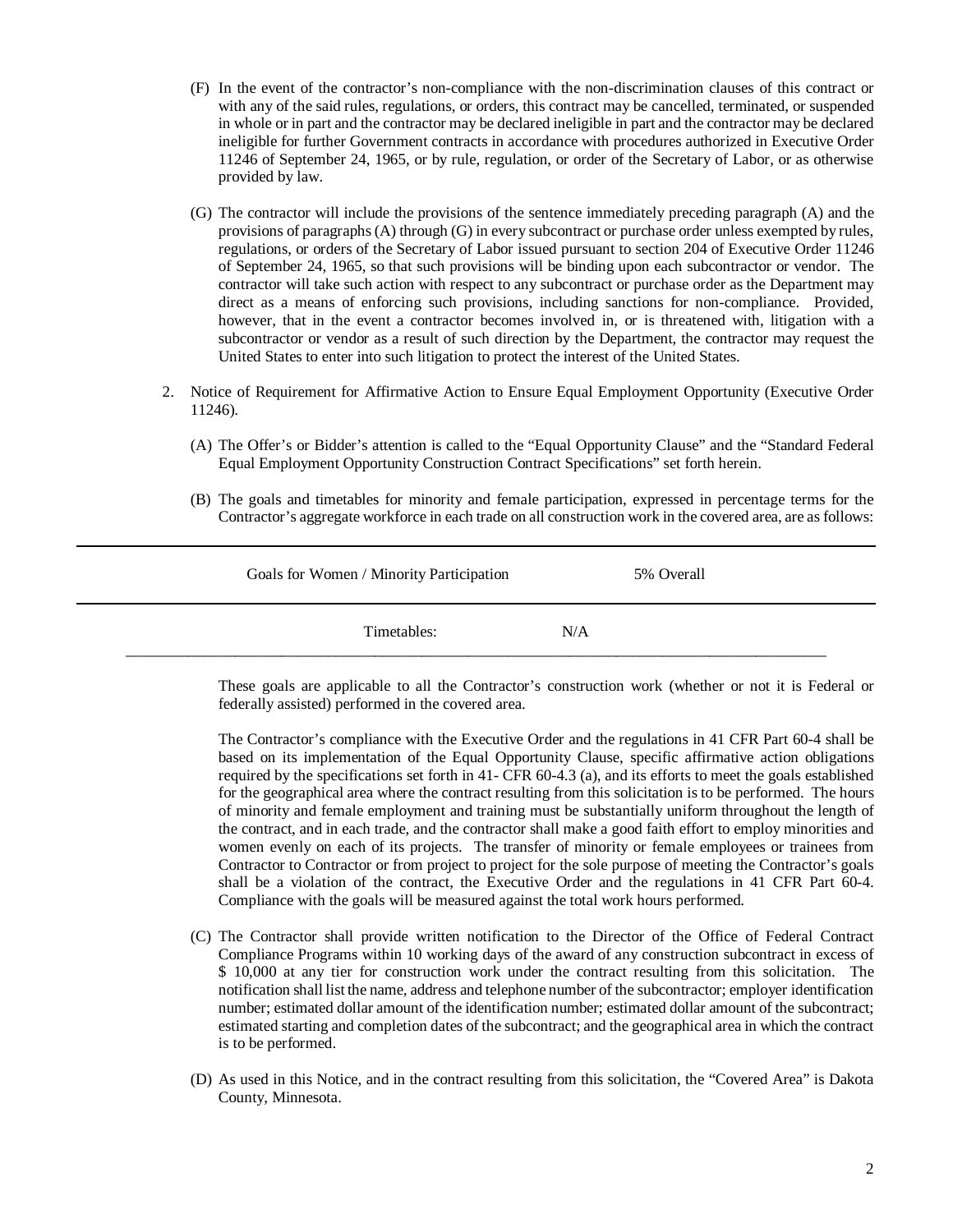- 3. Standard Federal Equal Employment Opportunity Construction Contract Specifications (Executive Order 11246)
	- (A) As used in these specifications:
		- (1) "Covered area" means the geographical area described in the solicitation from which this contract resulted;
		- (2) "Director" means Director, Office of Federal Contract Compliance Programs, United States Department of Labor, or any person to whom the Director delegates authority;
		- (3) "Employer identification number" means the Federal Social Security number used on the Employer's Quarterly Federal Tax Return, U.S. Treasury Department Form 941.
		- (4) "Minority" includes:
			- (a) Black (all persons having origins in any of the Black African racial groups not of Hispanic origin);
			- (b) Hispanic (all persons of Mexican, Puerto Rican, Cuban, Central or South American or other Spanish Culture or origin, regardless of race);
			- (c) Asian and Pacific Islander (all persons having origins in any of the original peoples of the Far East, Southeast Asia, the Indian Subcontinent, or the Pacific Islands): and
			- (d) American Indian or Alaskan Native (all persons having origins in any of the original peoples of North American and maintaining identifiable tribal affiliations through membership and participation or community identification).
	- (B) Whenever the Contractor, or any subcontractor at any tier, subcontracts a portion of the work involving any construction trade, it shall physically include in each subcontract in excess of \$10,000 the provisions of these specifications and the Notice which contains the applicable goals for minority and female participation and which is set forth in the solicitations from which this contract resulted.
	- (C) If the Contractor is participating (pursuant to 41 CFR 60-4.5) in a Hometown Plan approved by the U.S. Department of Labor in the covered area either individually or through an association, its affirmative action obligations on all work in the Plan area (including goals and timetables) shall be in accordance with that for those trades which have unions participating in the Plan. Contractors must be able to demonstrate their participation in and compliance with the provisions of any such Hometown Plan. Each Contractor or subcontractor participating in an approved Plan is individually required to comply with its obligations under the EEO clause, and to make good faith effort to achieve each goal under the Plan in each trade in which it has employees. The overall good faith performance by other Contractors or Subcontractors toward a goal in an approved Plan does not excuse any covered Contractor's or Subcontractor's failure to take good faith efforts to achieve the Plan goals and timetables.
	- (D) The Contractor shall implement the specific affirmative action standards provided in paragraphs (G)(1) through (16) of these specifications. The goals set forth in the solicitation from which this contract resulted are expressed as percentages of the total hours of employment and training of minority and female employees the Contractor should reasonably be able to achieve in each construction trade in which it has employees in the covered area. The Contractor is expected to make substantially uniform progress toward its goals in each craft during the period specified.
	- (E) Neither the provisions of any collective bargaining agreement, nor the failure by a union with whom the Contractor has a collective bargaining agreement, to refer either minorities or women shall excuse the Contractor's obligations under these specifications, Executive Order 11246, or the regulations promulgated pursuant thereto.
	- (F) In order for the non-working training hours of apprentices and trainees to be counted in meeting the goals, such apprentices and trainees must be counted in meeting the goals, such apprentices and trainees must be employed by the Contractor during the training period, and the Contractor must have made a commitment to employ the apprentices and trainees at the completion of their training, subject to the availability of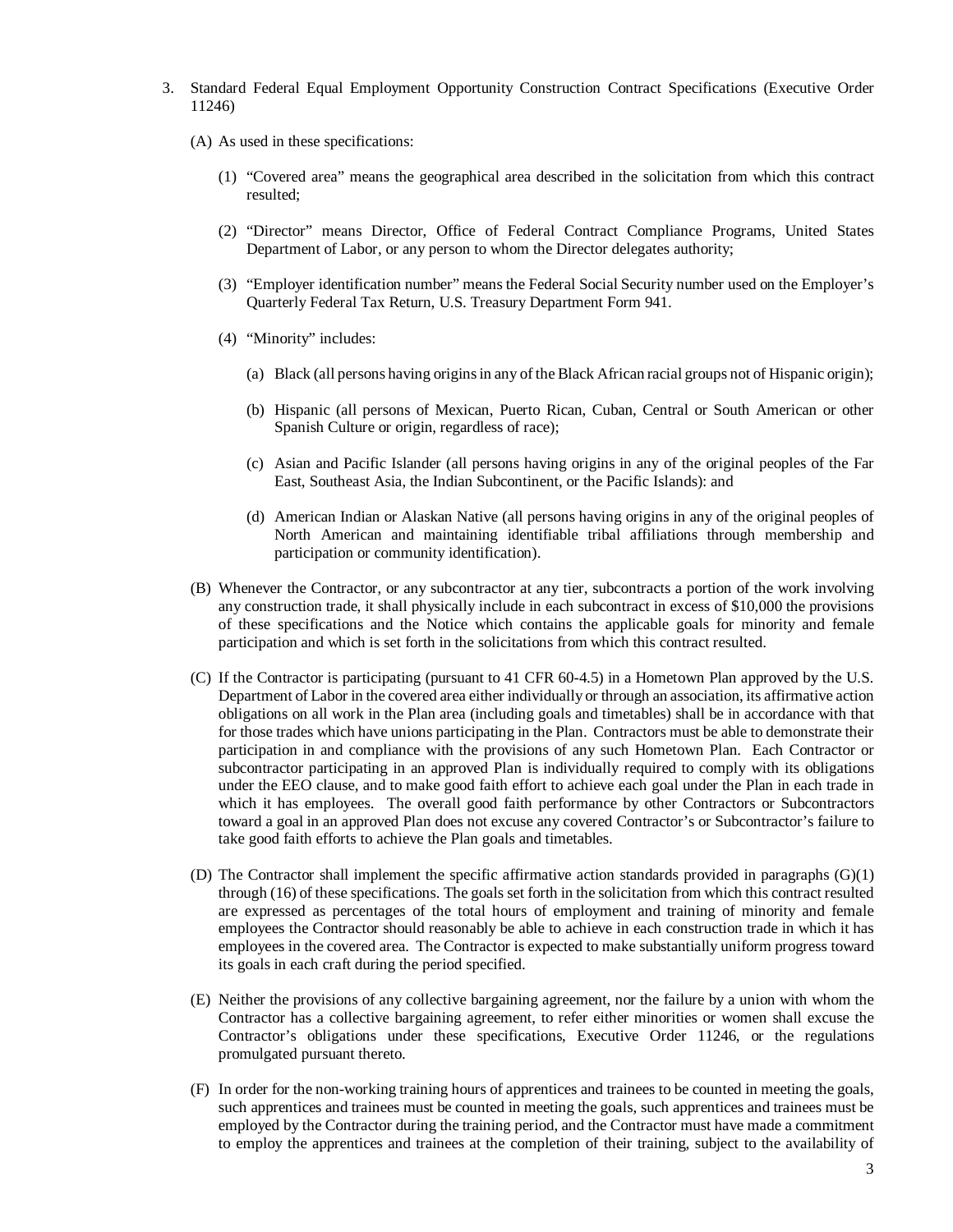employment opportunities. Trainees must be trained pursuant to training programs approved by the U.S. Department of Labor.

- (G) The Contractor shall take specific affirmative actions to ensure equal employment opportunity. The evaluation of the Contractor's compliance with these specifications shall be based upon its efforts to achieve maximum results from its actions. The Contractor shall document these efforts fully, and shall implement affirmative action steps at least as extensive as the following;
	- (1) Ensure and maintain a working environment free of harassment, intimidation, and coercion at all sites, and in all facilities at which the Contractor's employees are assigned to work. The Contractor shall specifically ensure that all foremen, superintendents, and other on-site supervisory personnel are aware of and carry out the Contractor's obligation to maintain such a working environment, with specific attention to minority or female individuals working at such sites or in such facilities.
	- (2) Establish and maintain a current list of minority and female recruitment sources, provide written notification to minority and female recruitment sources and to community organizations when the Contractor or its unions have employment opportunities available, and maintain a record of the organizations' responses.
	- (3) Maintain a current file of the names, addresses and telephone numbers of each minority and female off-the-street applicant and minority or female referral from a union, a recruitment source or community organization and of what action was taken with respect to each such individual. If such individual was sent to the union hiring hall for referral and was not referred back to the Contractor by the union or, if referred, not employed by the Contractor, this shall be documented in the file with the reason therefor, along with whatever additional actions the Contractor may have taken.
	- (4) Provide immediate notification to the Director when the union or unions with which the Contractor has a collective bargaining agreement has not referred to the Contractor a minority person or woman sent by the Contractor, or when the Contractor has other information that the union referral process has impeded the Contractor's efforts to meet its obligations.
	- (5) Develop on-the-job training opportunities and/or participate in training programs for the area which expressly include minorities and women, including upgrading programs and apprenticeship needs, especially those programs funded or approved by the Department of Labor. The Contractor shall provide notice of these programs to the sources compiled under (G)(2) above.
	- (6) Disseminate the Contractor's EEO policy by providing notice of the policy to unions and training programs and requesting their cooperation in assisting the Contractor in meeting its EEO obligations; by including it in any policy manual and collective bargaining agreement; by publicizing it in the company newspaper, annual report, etc.; by specific review of the policy with all management personnel and with all minority and female employees at least once a year; and by posting the company EEO policy on bulletin boards accessible to all employees at each location where construction work is performed.
	- (7) Review, at least annually, the company's EEO policy and affirmative action obligations under these specifications with all employees having any responsibility for hiring, assignment, layoff, termination or other employment decisions including specific review of these items with onsite supervisory personnel such as Superintendents, General Foremen, etc., prior to the initiation of construction work at any job site. A written record shall be made and maintained identifying the time and place of these meetings, persons attending, subject matter discussed, and disposition of the subject matter.
	- (8) Disseminate the contractor's EEO policy externally be including it any advertising in the news media, specifically including minority and female news media, and providing written notification to and discussing the Contractor's EEO policy with other Contractors and Subcontractors with whom the Contractor does or anticipates doing business.
	- (9) Direct its recruitment efforts, both oral and written, to minority, female and community organizations, to schools with minority and female students and to minority and female recruitment and training organizations serving the Contractor's recruitment area and employment needs. Not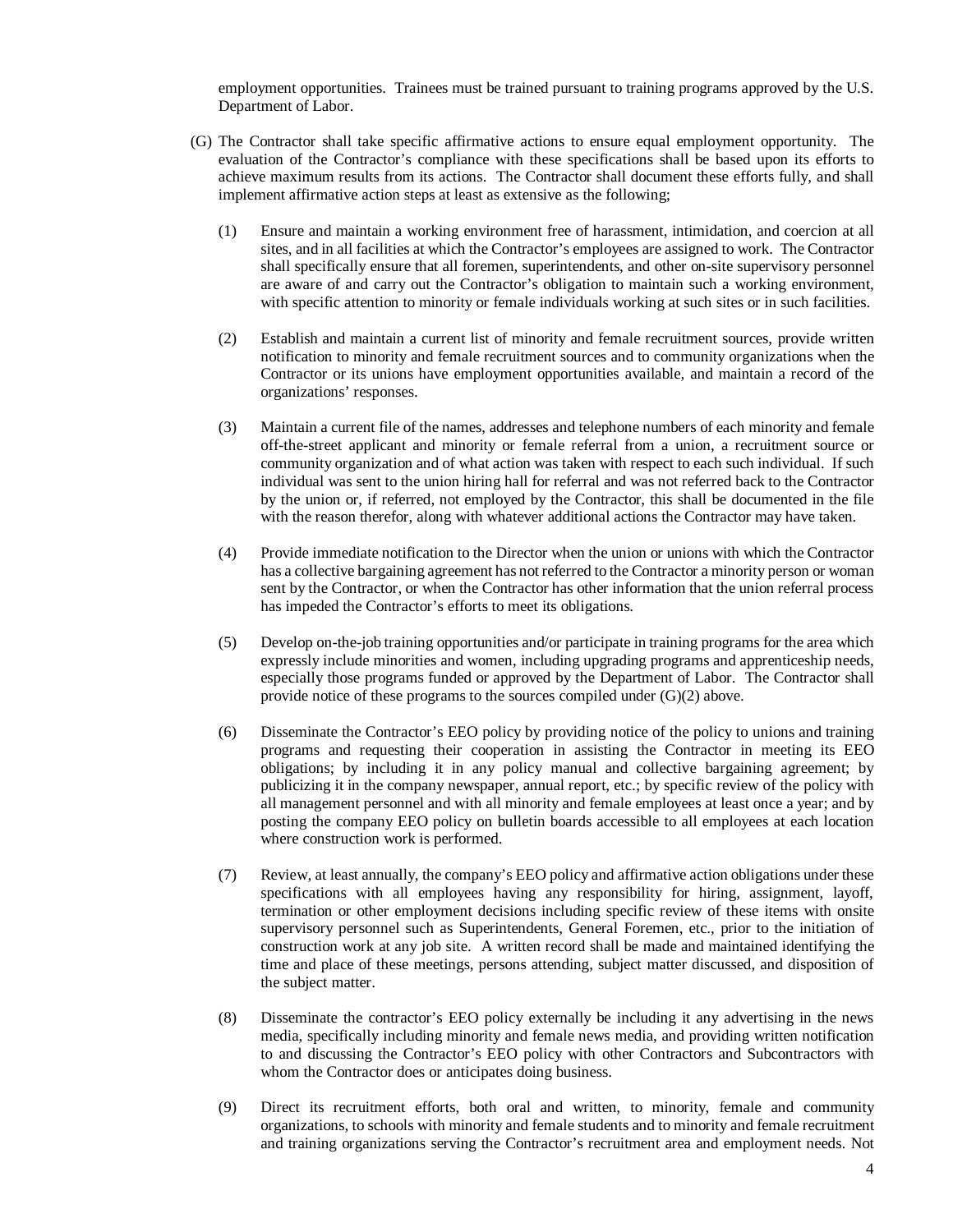later than one month prior to the date for the acceptance of applications for apprenticeship or other training by any recruitment source, the Contractor shall send written notification to organizations such as the above, describing the openings, screening procedures, and tests to be used in the selection process.

- (10) Encourage present minority and female employees to recruit other minority persons and women and, where reasonable, provide after school, summer and vacation employment to minority and female youths both on the site and in other areas of a Contractor's work force.
- (11) Validate all tests and other selection requirements where there is an obligation to do so under 41 CFR part 60-3.
- (12) Conduct, at least annually, an inventory and evaluation at least of all minority and female personnel for promotional opportunities and encourage these employees to seek or to prepare for, through appropriate training, etc., such opportunities.
- (13) Ensure that seniority practices, job classifications, work assignments and other personnel practices, do not have a discriminatory effect by continually monitoring all personnel and employment related activities to ensure that the EEO policy and the Contractor's obligations under these specifications are being carried out.
- (14) Ensure that all facilities and company activities are non-segregated except that separate or singleuser toilet and necessary changing facilities shall be provided to assure privacy between the sexes.
- (15) Document and maintain a record of all solicitations of offers for subcontracts from minority and female construction contractors and suppliers, including circulation of solicitations to minority and female contractor associations and other business associations.
- (16) Conduct a review, at least annually, of all supervisors' adherence to and performance under the Contractor's EEO policies and affirmative action obligations.
- (H) Contractors are encouraged to participate in voluntary associations which assist in fulfilling one or more of their affirmative action obligations  $[(G)(1)$  through  $(16)]$ . The efforts of a contractor association, joint contractor-union, contractor-community, or other similar groups of which the contractor is a member and participant, may be asserted as fulfilling any one or more of its obligations as enumerated above provided that the Contractor actively participates in the group, makes every effort to assure that the group has a positive impact on the employment of minorities and women in the industry, ensures that the concrete benefits of the program are reflected in the Contractor's minority and female workforce participation, makes a good faith effort to meet its individual goals and timetables, and can provide access to documentation which demonstrates the effectiveness of actions taken on behalf of the Contractor.
- (I) A single goal for minorities and a separate single goal for women have been established. The Contractor, however, is required to provide equal employment opportunity and to take affirmative action for all minority groups, both male and female, and all women, both minority and non-minority. Consequently, the Contractor may be in violation of the Executive Order if a particular group is employed in a substantially disparate manner (for example, even though the Contractor has achieved its goals for women generally, the Contractor may be in violation of the Executive Order if a specific minority group of women is underutilized).
- (J) The Contractor shall not use the goals and timetables or affirmative action standards to discriminate against any person because of race, color, religion, sex, or national origin.
- (K) The Contractor shall not enter into any subcontract with any person or firm debarred from Government contracts pursuant to Executive Order 11246.
- (L) The Contractor shall carry out such sanctions and penalties for violation of these specifications and of the Equal Opportunity Clause, including suspension, termination and cancellation of existing subcontracts as may be imposed or ordered pursuant to Executive Order 11246, as amended, and its implementing regulations, by the Office of Federal Contract Compliance Programs. Any Contractor who fails to carry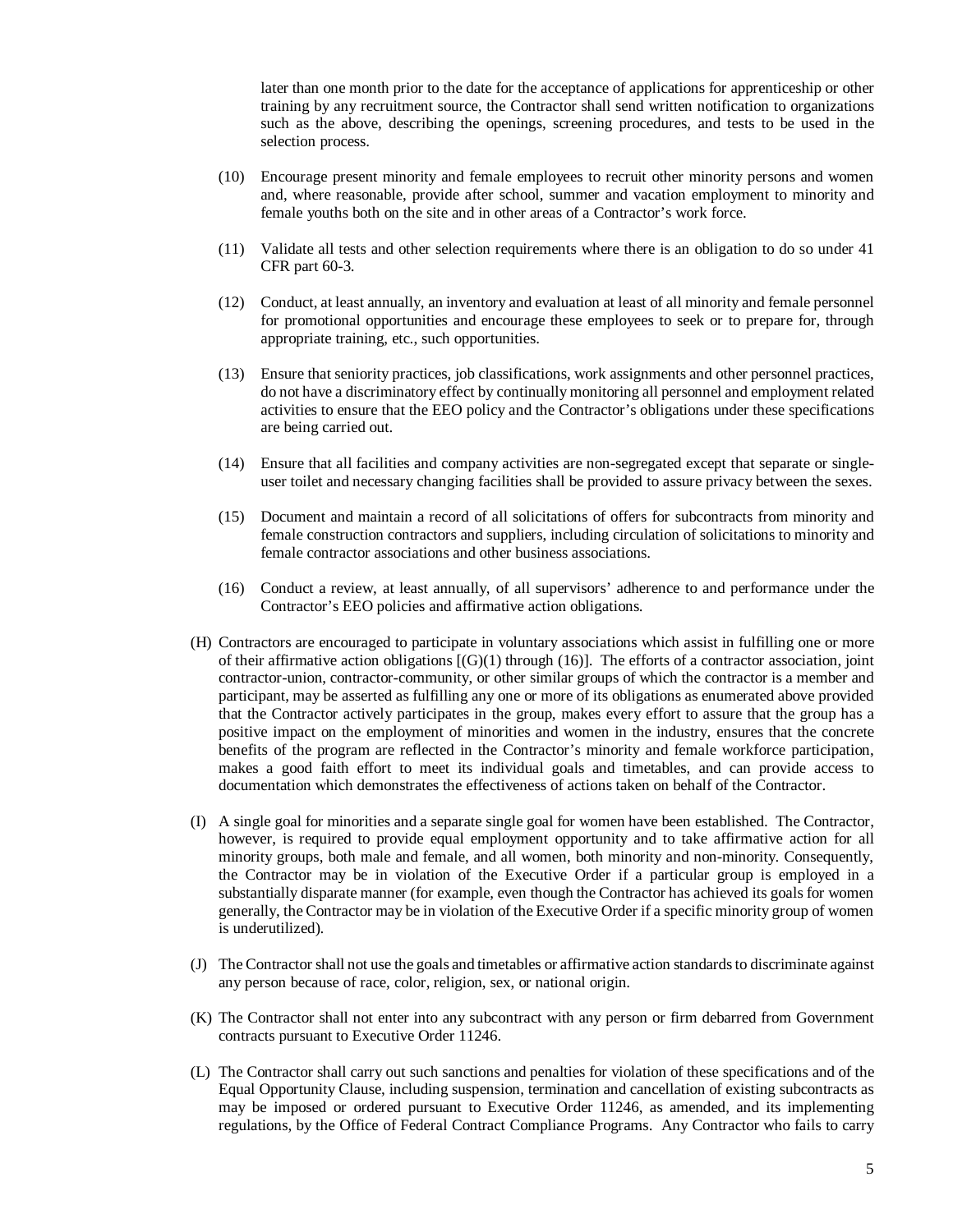out such sanctions and penalties shall be in violation of these specifications and Executive Order 11246, as amended.

- (M) The Contractor, in fulfilling its obligations under these specifications, shall implement specific affirmative action steps, at least as extensive as those standards prescribed in paragraph (G) of these specifications, so as to achieve maximum results from its efforts to ensure equal employment opportunity. If the Contractor fails to comply with the requirements of the Executive Order, the implementing regulations, or these specifications, the Director shall proceed in accordance with 41 CFR 60-4.8.
- (N) The Contractor shall designate a responsible official to monitor all employment related activity to ensure that the company EEO policy is being carried out, to submit reports relating to the provisions hereof as may be required by the Government and to keep records. Records shall at least include for each employee the name, address, telephone numbers, construction trade, union affiliation if any, employee identification number assigned, social security number, race, sex, status (e.g., mechanic, apprentice trainee, helper, or laborer), dates of changes in status, hours worked per week in the indicated trade, rate of pay, and locations at which the work was performed. Records shall be maintained in an easily understandable and retrievable form; however, to the degree that existing records satisfy this requirement, contractors shall not be required to maintain separate records.
- (O) Nothing herein provided shall be constructed as a limitation upon the application of other laws which establish different standards of compliance or upon the application of requirements for the hiring of local or other area residents (e.g., those under the Public Works Employment Act of 1977 and the Community Development Block Grant Program).
- 4. Segregated Facilities

The Contractor or Subcontractor will not maintain any facility which is provided for their employees in a segregated manner or permit their employees to perform their services at any location under their control where segregated facilities are maintained except that separate or single user toilet and necessary changing facilities shall be provided to assure privacy between the sexes.

#### Section 503 Handicapped

(Applicable to Federally assisted contracts and related subcontracts if \$2,500 or over.)

- 1. Affirmative Action for Handicapped Workers
- (A) The Contractor will not discriminate against any employee or applicant for employment because of physical or mental handicap in regard to any position for which the employee or applicant for employment is qualified. The Contractor agrees to take affirmative action to employ, advance in employment and otherwise treat qualified handicapped individuals without discrimination based upon their physical or mental handicap in all employment practices such as the following: employment, upgrading, demotion or transfer, recruitment, advertising, layoff or termination, rates of pay or other forms of compensation, and selection for training, including apprenticeship.
- (B) The Contractor agrees to comply with the rules, regulations, and relevant orders of the Secretary of Labor issued pursuant to the Act.
- (C) In the event of the Contractor's noncompliance with the requirements of this clause, actions for noncompliance may be taken in accordance with the rules, regulations, and relevant orders of the Secretary of Labor issued pursuant to the Act.
- (D) The Contractor agrees to post in conspicuous places, available to employees and applicants for employment, notices in a form to be prescribed by the Director, provided by or through the contracting officer. Such notices shall state the Contractor's obligation under the law to take affirmative action to employ and advance in employment qualified handicapped employees and applicants for employment, and the rights of applicants and employees.
- (E) The Contractor shall notify each labor union or representative of workers with which it has a collective bargaining agreement or other contract understanding, that the Contractor is bound by the terms of Section 503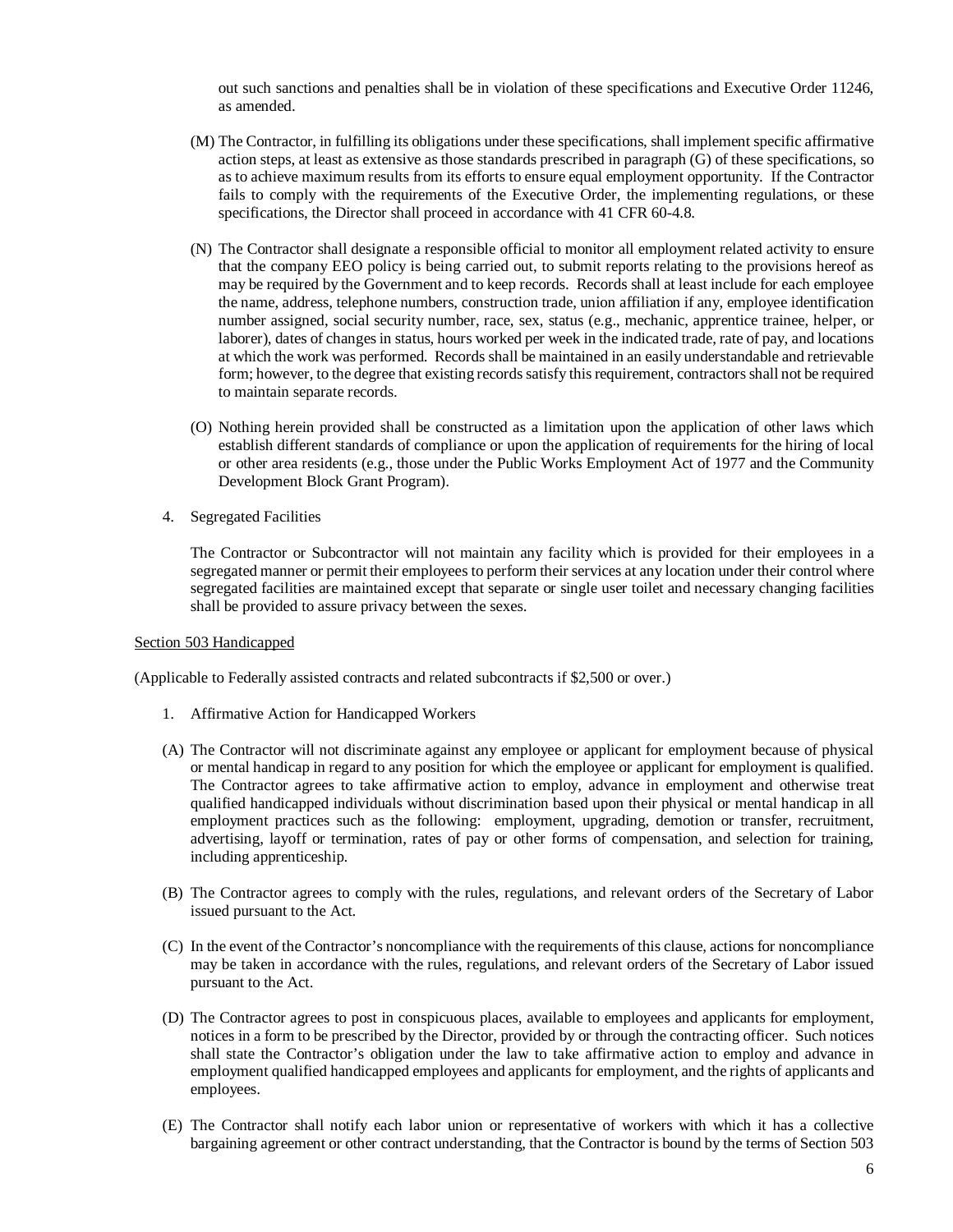of the Rehabilitation Act of 1973, and is committed to take affirmative action to employ and advance in employment physically and mentally handicapped individuals.

(F) The Contractor will include the provisions of this clause in every subcontract or purchase order of \$2,500 or more unless exempted by rules, regulations, or orders of the Secretary issued pursuant to Section 503 of the Act, so that such provisions will be binding upon each subcontractor or vendor. The Contractor will take such action with respect to any subcontract or purchase order as the Director of the Office of Federal Contract Compliance Programs may direct to enforce such provisions, including action for non-compliance.

#### Section 402 Veterans of the Vietnam Era

(Applicable to Federally assisted contracts and related subcontracts of \$10,000 or over.)

- 1. Affirmative Action for Disabled for Disabled Veterans and Veterans of the Vietnam Era
- (A) The Contractor will not discriminate against any employee or applicant for employment because he or she is a disabled veteran or veteran of the Vietnam Era in regard to any position for which the employee or applicant for employment is qualified. The Contractor agrees to take affirmative action to employ, advance in employment and otherwise treat qualified disabled veterans and veterans of the Vietnam Era without discrimination based upon their disability or veteran status in all employment practices such as the following: employment upgrading, demotion or transfer, recruitment, advertising, layoff or termination, rates of pay or other forms of compensation, and selection for training, including apprenticeship.
- (B) The Contractor agrees that all suitable employment openings of the Contractor which exist at the time of the execution of this contract and those which occur during the performance of this contract, including those not generated by this contract and including those occurring at an establishment of the Contractor other than the one wherein the contract is being performed but excluding those of independently operated corporate affiliates, shall be listed at an appropriate local office of the State employment service system wherein the opening occurs. The Contractor further agrees to provide such reports to such local office regarding employment openings and hires as may be required.

State and local government agencies holding Federal contracts of \$10,000 or more shall also list all their suitable openings with the appropriate office of the State employment service, but are not required to provide those reports set forth in paragraphs (D) and (E).

- (C) Listing of employment openings with the employment service system pursuant to this clause shall be made at least concurrently with the use of any other recruitment source or effort and shall involve the normal obligations which attach to the placing of a bona fide job order, including the acceptance of referrals for veterans and nonveterans. This listing of employment openings does not require the hiring of any particular job applicant or from any particular group of job applicants, and nothing herein is intended to relieve the Contractor from any requirements in Executive Orders or regulations regarding non-discrimination in employment.
- (D) The reports required by paragraph (B) of this clause shall include, but not be limited to, periodic reports which shall be filed at lease quarterly with the appropriate local office or, where the Contractor has more than on hiring location in a State, with the central office of the State employment service. Such reports shall indicate for each hiring location (1) the number of individuals hired during the reporting period, (2) the number of nondisabled veterans of the Vietnam era hired, (3) the number of disabled veterans of the Vietnam era hired, and (4) the total number of disabled veterans hired. The reports should include covered veterans hired for on-thejob training under 38 U.S.C. 1787. The Contractor shall submit a report within 30 days after the end of each reporting period wherein any performance is made on this contract identifying data for each hiring location. The Contractor shall maintain at each hiring location copies of the reports submitted until the expiration of one year after final payment under the contract, during which these reports and related documentation shall be made available, upon request, for examination by any authorized representatives of the contracting officer or of the Secretary of Labor. Documentation would include personnel records respecting job openings, recruitment and placement.
- (E) Whenever the Contractor becomes contractually bound to the listing provisions of this clause, it shall advise the employment service system in each State where it has establishments of the name and location of each hiring location in the State. As long as the Contractor is contractually bound to these provisions and has so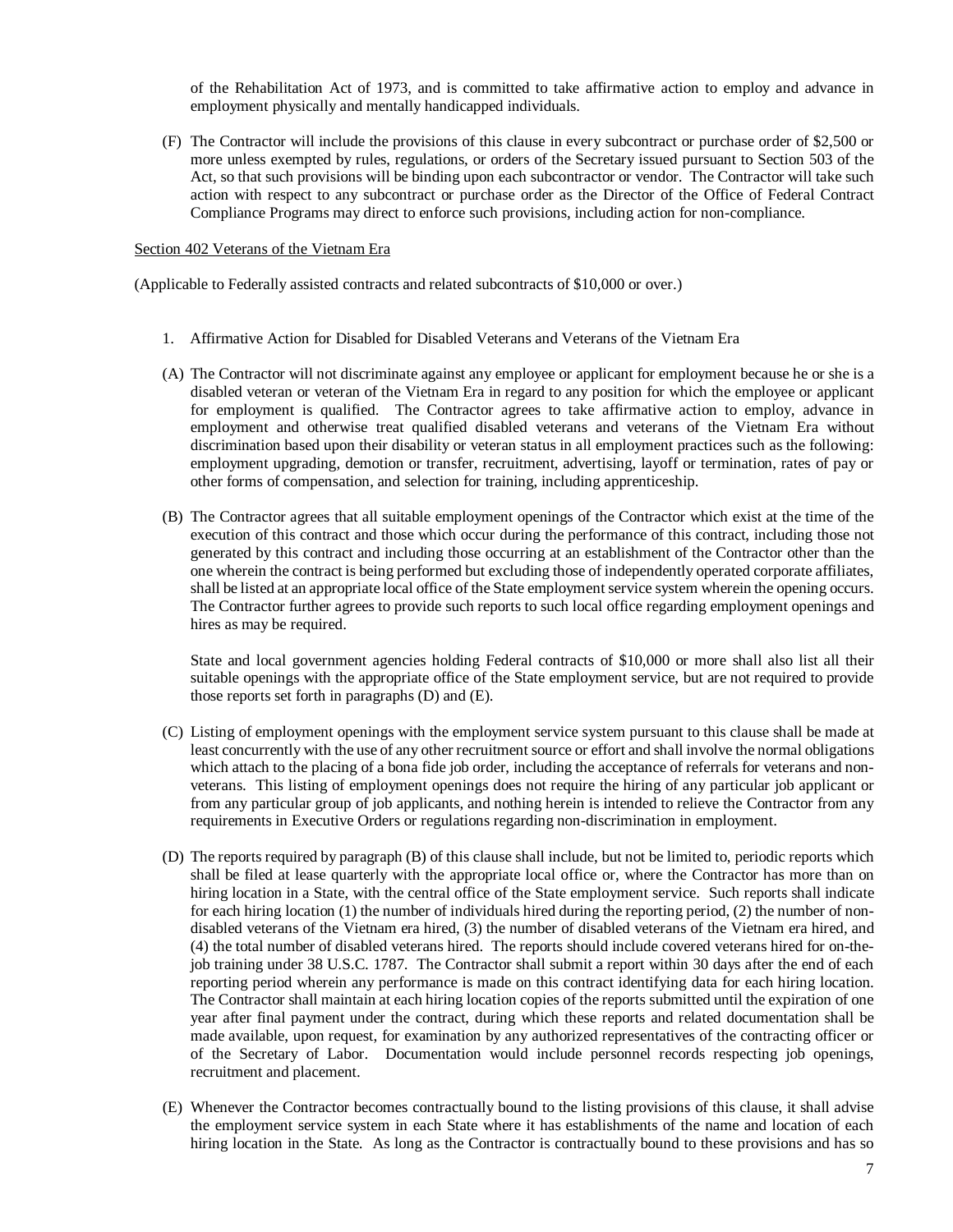advised the State system, there is no need to advise the State system when it is no longer bound by this contract clause.

- (F) This clause does not apply to the listing of employment openings which occur and are filled outside the 50 states, the District of Columbia, Puerto Rico, Guam and the Virgin Islands.
- (G) The provision of paragraphs (B), (C), (D), and (E) of this clause do not apply to openings which the Contractor proposes to fill from within his own organization or to fill pursuant to a customary and traditional employerunion hiring arrangement. This exclusion does not apply to a particular opening once an employer decides to consider applicants outside of his own organization or employer-union arrangement for that opening.
- (H) As used in this clause:
	- (1) "All suitable employment openings" includes, but is not limited to openings which occur in the following job categories: Production and non-production; plan and office; laborers and mechanics; supervisory and non-supervisory; technical; and executive administrative, and professional openings that are compensated on a salary basis of less than \$25,000 per year. This term includes full time employment, temporary employment of more than 3-days duration, and part-time employment. It does not include openings which the contractor proposes to fill from within his own organization or to fill pursuant to a customary and traditional employer-union hiring arrangement nor openings in educational institutions which are restricted to students of that institution. Under the most compelling circumstances an employment opening may not be suitable for listing, including such situations where the needs of the Government cannot reasonably be otherwise supplied, where listing would be contrary to national security, or where the requirement of listing would otherwise not be in the best interest of the Government.
	- (2) "Appropriate office of the State employment service system" means the local office of the Federal-State national system of public employment offices with assigned responsibility for serving the areas where the employment opening is to be filled, including the District of Columbia, Guam, Puerto Rico, and the Virgin Islands.
	- (3) "Openings which the Contractor proposes to fill from within his own organization" means employment openings for which no consideration will be given to persons outside the Contractor's organization (including any affiliates, subsidiaries, and the parent companies) and includes any openings which the Contractor proposes to fill from regularly established "recall" lists.
	- (4) "Openings which the Contractor proposes to fill pursuant to a customary and traditional employer-union hiring arrangement" means employment openings which the Contractor proposes to fill from union halls, which is part of the customary and traditional hiring relationship which exists between the Contractor and representatives of his employees.
- (I) The Contractor agrees to comply with the rules, regulations, and relevant orders of the Secretary of Labor issued pursuant to the act.
- (J) In the event of the Contractor's non-compliance with the requirements of this clause, actions for noncompliance may be taken in accordance with the rules, regulations, and relevant orders of the Secretary of Labor issued pursuant to the act.
- (K) The Contractor agrees to post in conspicuous places, available to employees and applicants for employment, notices in a form to be prescribed by the Director, provided by or through the contracting officer. Such notice shall state the Contractor's obligation under the law to take affirmative action to employ and advance in employment qualified disabled veterans and veterans of the Vietnam era, and the rights of applicants and employees.
- (L) The Contractor will notify each labor union or representative of workers with which it has a collective bargaining agreement or other contract understanding, that the contractor is bound by the terms of the Vietnam Era Veterans Readjustment Assistance Act, and is committed to take affirmative action to employ and advance in employment qualified disabled veterans and veterans of the Vietnam Era.
- (M) The Contractor will include the provisions of this clause in every subcontract or purchase order of \$10,000 or more unless exempted by rules, regulation, or orders of the Secretary issued pursuant to the Act, so that such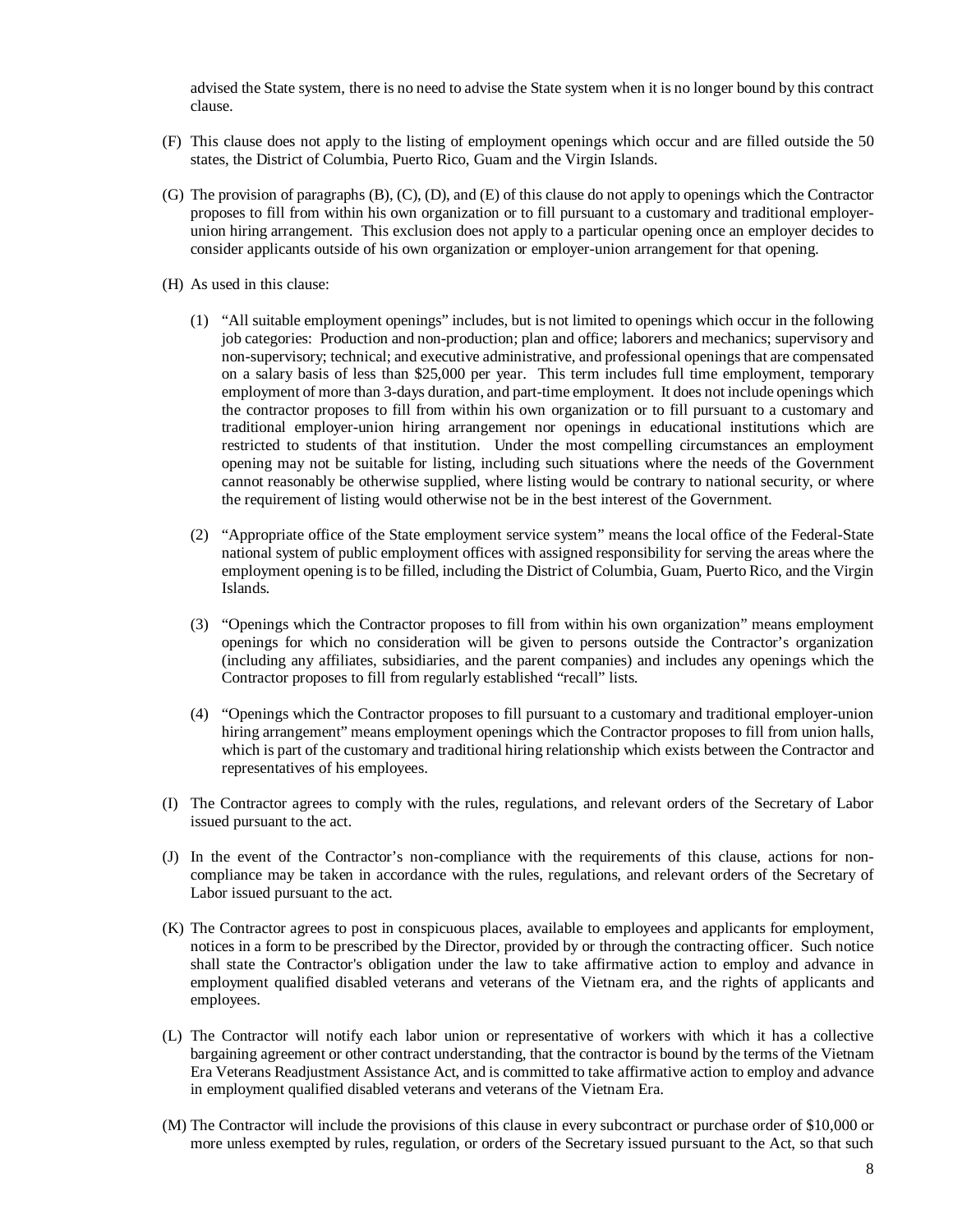provisions will be binding upon each subcontractor or vendor. The Contractor will take such action with respect to any subcontract or purchase order as the Director of the Office of Federal Contract Compliance Programs may direct to enforce such provisions, including action for noncompliance.

#### Section 109 of the Housing and Community Development Act of 1974.

1. No person in the United States shall on the grounds of race, color, national origin, or sex be excluded from participation in, be denied the benefits of, or be subjected to discrimination under any program or activity funded in whole or in part with funds made available under this title.

#### "Section 3" Compliance in the Provision of Training, Employment and Business Opportunities

- 1. The work to be performed under this contract is on a project assisted under a program providing direct Federal financial assistance from the Department of Housing and Urban Development and is subject to the requirements of Section 3 of the Housing and Urban Development Act of 1968, as amended, 12 U.S.C. 1701u. Section 3 requires that to the greatest extent feasible opportunities for training and employment be given lower income residents of the project area and contracts for work in connection with the project be awarded to business concerns which are located in, or owned in substantial part by persons residing in the area of the project.
- 2. The parties to this contract will comply with the provisions of said Section 3 and the regulations issued pursuant thereto by the Secretary of Housing and Urban Development set forth in 24 CFR, Part 135 and all applicable rules and orders of the Department issued thereunder prior to the execution of this contract. The parties to this contract certify and agree that they are under no contractual or other disability which would prevent them from complying with these requirements.
- 3. The Contractor will send to each labor organization or representative of workers with which he has a collective bargaining agreement or other contract or understanding, if any, a notice advising the said labor organization of workers' representative of his commitments under this Section 3 clause and shall post copies of the notice in conspicuous places available to employees and applicants for employment or training.
- 4. The Contractor will include this Section 3 clause in every subcontract for work in connection with the project and will, at the direction of the applicant for or recipient of Federal financial assistance, take appropriate action pursuant to the subcontract upon a finding that the subcontractor is in a violation of regulations issued by the Secretary of Housing and Urban Development, 24 CFR Part 135. The Contractor will not subcontract with any subcontractor where it has notice or knowledge that the latter has been found in violation of regulations under 24 CFR Part 135 and will not let any subcontract unless the subcontractor has first provided it with a preliminary statement of ability to comply with the requirements of these regulations.
- 5. Compliance with the provisions of Section 3, the regulations set forth in 24 CFR Part 135, and all applicable rules and orders of the Department issued hereunder prior to the execution of the contract, shall be a condition of the Federal financial assistance provided to the project, binding upon the applicant or recipient for such assistance, its successors and assigns. Failure to fulfill these requirements shall subject the applicant or recipient, its contractors and subcontractors, its successors and assigns to those sanctions specified by the grant or loan agreement or contract through which Federal assistance is provided, and to such sanctions as are specified by 24 CFR Part 135.

#### **III. CERTIFICATION OF COMPLIANCE WITH AIR AND WATER ACTS**

(Applicable to Federally assisted construction contracts and related subcontracts exceeding \$100,000)

#### A. Compliance with Air and Water Acts

During the performance of this contract, the Contractor and all subcontractors shall comply with the requirements of the Clean Air Act, as amended, 42 USC 1251 et seq., and the regulations of the Environmental Protection Agency with respect thereto, at 40 CFR Part 15, as amended.

In addition to the foregoing requirements, all non-exempt contractors and subcontractors shall furnish to the owner, the following: